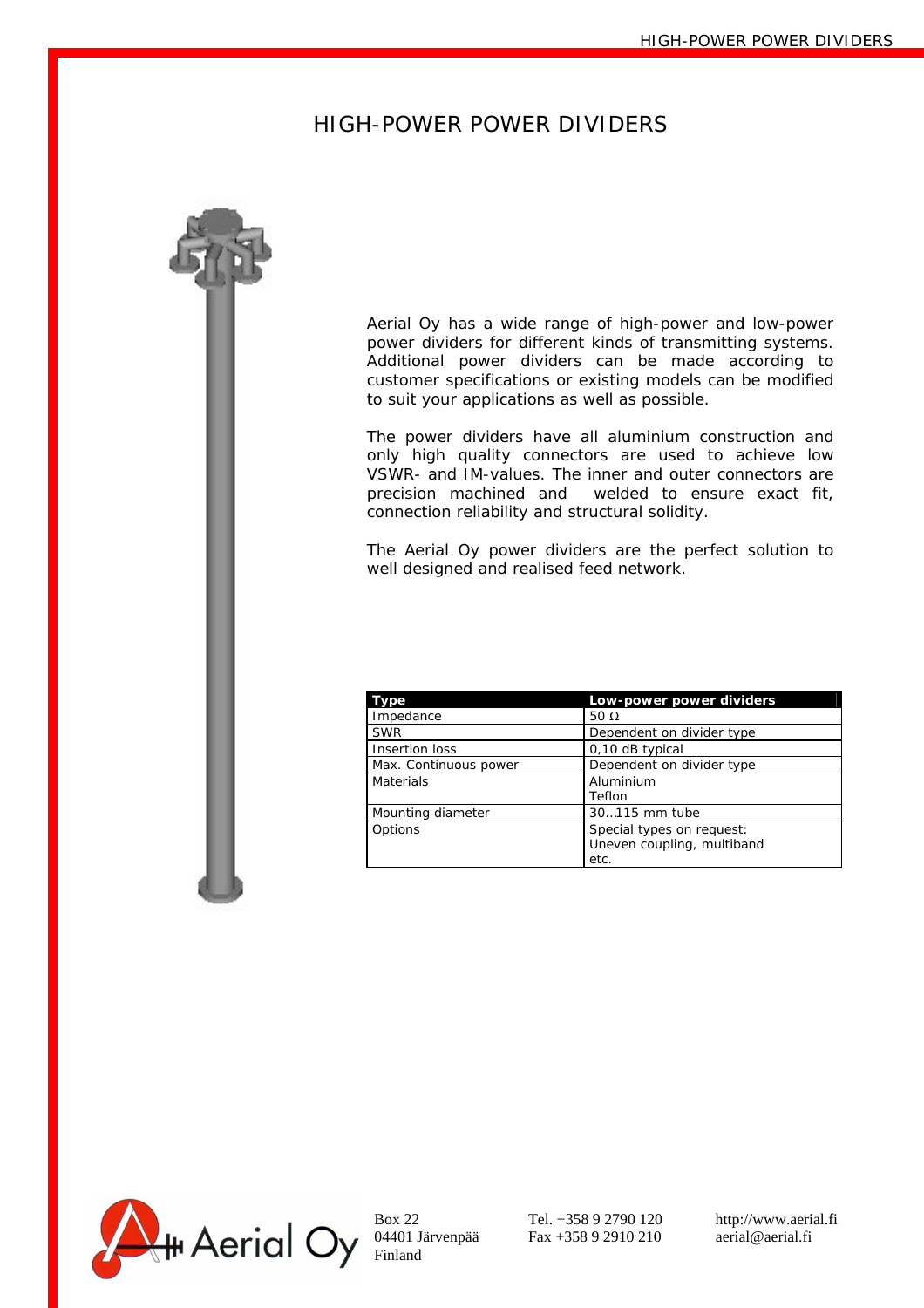| Type        | Frequency | <b>Input</b> | <b>Outputs</b>             | Coupling | Power                   | <b>SWR</b> | <b>Notes</b>    |
|-------------|-----------|--------------|----------------------------|----------|-------------------------|------------|-----------------|
|             |           |              |                            | Loss     | handling                |            |                 |
|             | [MHz]     |              |                            | [dB]     | [Kw]                    |            |                 |
| <b>TR10</b> | 88-108    | 15/8"        | 8 x 7/16                   | 9,03     | 20                      | 1,06       | 90° phase shift |
| TR10-1      | 88-108    | 13/30        | 8 x 7/16                   | 9,03     | 10                      | 1,06       | 90° phase shift |
| TR10-2      | 88-108    | 31/8"        | 8 x 7/8"                   | 9,03     | $^{\star}$              | 1,06       | 90° phase shift |
|             |           |              |                            |          |                         |            |                 |
| TR11-1      | 88-108    | 31/8"        | 2 x 21/48                  | 3,01     | 30                      | 1,06       |                 |
| TR11-2      | 88-108    | 15/8"        | $2 \times 7/16$            | 3,01     | 6                       | 1,06       |                 |
| TR11-3      | 88-108    | 15/8"        | 2 x 21/48                  | 3,01     | 20                      | 1,06       |                 |
| TR11-4      | 88-108    | 31/8"        | 2 x 1 5/8"                 | 3,01     | 40                      | 1,06       |                 |
| TR11-5      | 88-108    | 15/8"        | $2 \times 15/8"$           | 3,01     | 20                      | 1,06       |                 |
| TR11-6      | 88-108    | 7/8"         | $2 \times 7/16$            | 3,01     | 6                       | 1,06       |                 |
| TR11-7      | 88-108    | 7/16         | $2 \times 7/16$            | 3,01     | 3                       | 1,06       |                 |
| TR11-8      | 88-108    | 7/8"         | 2 x 7/8"                   | 3,01     | 6                       | 1,06       |                 |
| TR11-9      | 88-108    | 15/8"        | $2 \times 7/8"$            | 3,01     | 12                      | 1,06       |                 |
|             |           |              |                            |          |                         |            |                 |
| TR12-1      | 174-225   | 31/8"        | $2 \times 15/8"$           | 3,01     | 25                      | 1,06       |                 |
| TR12-2      | 174-225   | 15/8"        | 2 x 13/30                  | 3,01     | 15                      | 1,06       |                 |
| TR12-3      | 174-225   | 15/8"        | $2 \times 7/16$            | 3,01     | $\overline{\mathbf{4}}$ | 1,06       |                 |
| TR12-4      | 174-225   | 15/8"        | $2 \times 15/8"$           | 3,01     | 15                      | 1,06       |                 |
| TR12-5      | 174-225   | 7/8"         | $2 \times 7/16$            | 3,01     | 3                       | 1,06       |                 |
| TR12-6      | 174-225   |              | $2 \times 7/16$            |          | $\overline{2}$          |            |                 |
|             |           | 7/16         |                            | 3,01     |                         | 1,06       |                 |
| TR13-1      | 174-225   | 15/8"        | 4 x 7/16                   | 6,02     | 15                      | 1,06       |                 |
|             |           |              |                            |          |                         |            |                 |
| TR13-2      | 174-225   | 15/8"        | 4 x 1 5/8"                 | 6,02     | 15                      | 1,06       |                 |
| TR13-3      | 174-225   | 15/8"        | $4 \times 7/8$ "           | 6,02     | 12                      | 1,06       |                 |
| TR13-4      | 174-225   | 7/16         | $4 \times 7/16$            | 6,02     | $\overline{c}$          | 1,06       |                 |
| TR13-5      | 174-225   | 31/8"        | 4 x 1 5/8"                 | 6,02     | 40                      | 1,06       |                 |
| TR14-1      | 88-108    | 15/8"        | $3 \times 15/8"$           | 4,77     | 20                      | 1,06       |                 |
| TR14-2      | 88-108    | 31/8"        | $3 \times 15/8"$           | 4,77     | 40                      | 1,06       |                 |
| TR14-3      | 88-108    | 7/8"         | $3 \times 7/16$            | 4,77     | 5                       | 1,06       |                 |
| TR14-4      | 88-108    | 15/8"        | 3 x 7/8"                   | 4,77     | 15                      | 1,06       |                 |
| TR14-5      | 88-108    | 15/8"        | $3 \times 7/16$            | 4,77     | 6                       | 1,06       |                 |
| TR14-6      | 88-108    | 7/8"         | 3 x 7/8"                   | 4,77     | 5                       | 1,06       |                 |
|             |           |              |                            |          |                         |            |                 |
| TR15-1      | 470-860   | 15/8"        | $2 \times 7/16$            | 3,01     | $\overline{2}$          | 1,1        |                 |
| TR15-2      | 470-860   | 7/16         | $2 \times 7/16$            | 3,01     | 1                       | 1,1        |                 |
| TR15-3      | 470-860   | 15/8"        | $2 \times 7/8"$            | 3,01     | 6                       | 1,1        |                 |
| TR15-4      | 470-860   | 31/8"        | $2 \times 15/8"$           | 3,01     | 14                      | 1,06       |                 |
| TR15-5      | 470-860   | 4 1/2"       | $2 \times 3 \frac{1}{8}$ " | 3,01     | $^{\star}$              | $\star$    |                 |
| TR15-6      | 470-860   | 7/8"         | $2 \times 7/8"$            | 3,01     | 6                       | 1,1        |                 |
|             |           |              |                            |          |                         |            |                 |
| TR16-1      | 470-860   | 31/8"        | 4 x 1 5/8"                 | 6,02     | 15                      | 1,06       |                 |
|             |           |              |                            |          |                         |            |                 |
| TR17-1      | 470-860   | 31/8"        | 2 x 3 1/8"                 | 3,01     | 25                      | 1,06       |                 |
|             |           |              |                            |          |                         |            |                 |
| TR18-1      | 174-225   | 31/8"        | 5 x 13/30                  | 6,99     | 40                      | 1,06       |                 |
|             |           |              |                            |          |                         |            |                 |
| TR19-1      | 88-108    | 15/8"        | $4 \times 7/16$            | 6,02     | 12                      | 1,06       |                 |
| TR19-2      | 88-108    | 7/8"         | $4 \times 7/16$            | 6,02     | 5                       | 1,06       |                 |
| TR19-3      | 88-108    | 7/16         | $4 \times 7/16$            | 6,02     | 3                       | 1,06       |                 |
| TR19-4      | 88-108    | 15/8"        | 4 x 7/8"                   | 6,02     | 20                      | 1,06       |                 |
|             |           |              |                            |          |                         |            |                 |

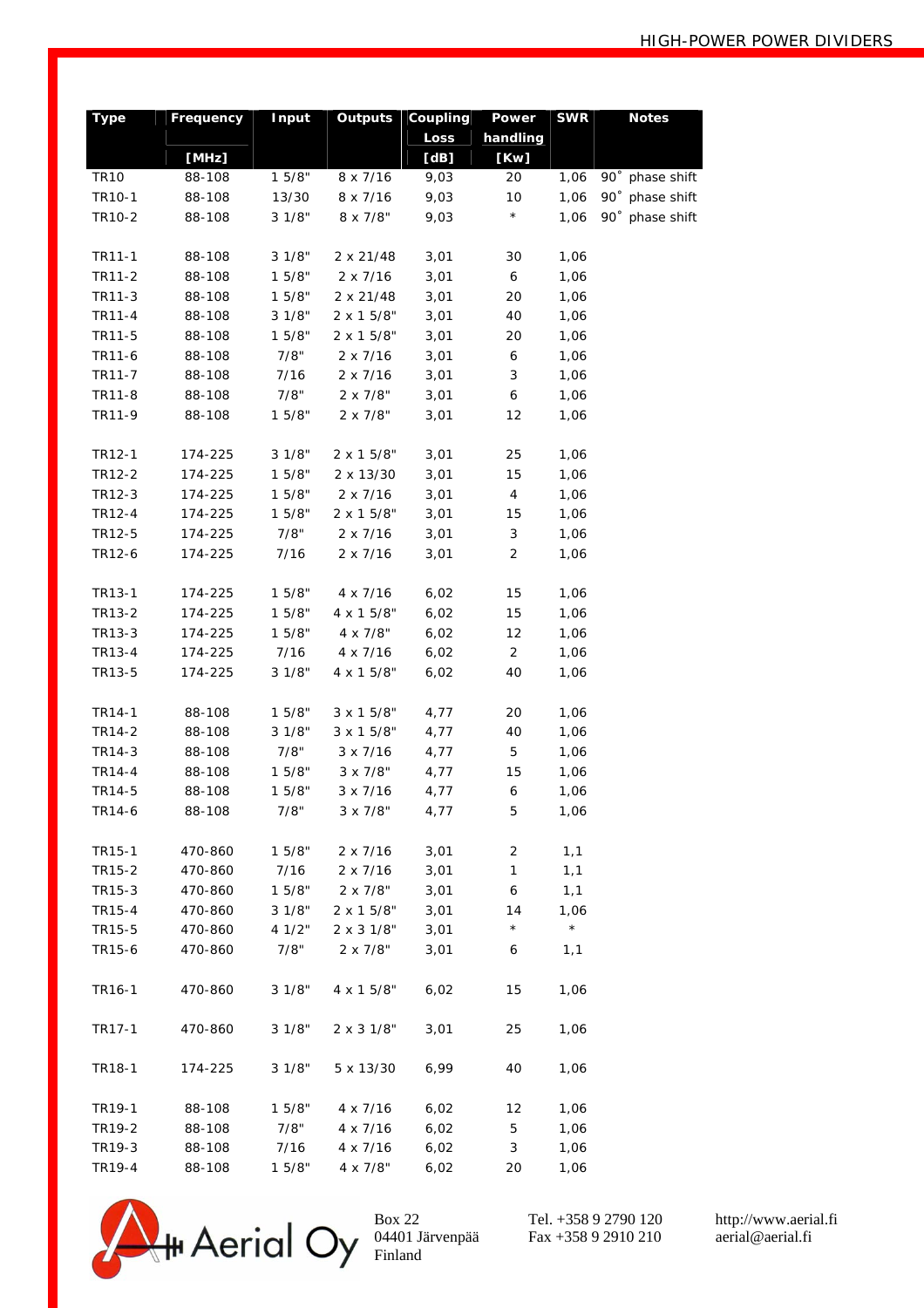| TR19-5 | 88-108  | 31/8"  | 4 x 7/8"          | 6,02 | 20         | 1,06       |
|--------|---------|--------|-------------------|------|------------|------------|
| TR19-6 | 88-108  | 31/8"  | 4 x 1 5/8"        | 6,02 | 40         | 1,06       |
| TR19-7 | 88-108  | 61/8"  | 2 x 3 1/8"        | 3,01 |            |            |
| TR19-8 | 88-108  | 61/8"  | 3 x 3 1/8"        | 4,77 |            |            |
| TR19-9 | 88-108  | 61/8"  | 4 x 1 5/8"        | 6,02 |            |            |
|        |         |        |                   |      |            |            |
| TR20-1 | 470-860 | 7/16   | $4 \times 7/16$   | 6,02 | 1          | 1,06       |
| TR20-2 | 470-860 | 15/8"  | 4 x 7/16          | 6,02 | 8          | 1,06       |
| TR20-3 | 470-860 | 31/8"  | 4 x 1 5/8"        | 6,02 | 15         | 1,06       |
| TR20-4 | 470-860 | 15/8"  | 4 x 7/8"          | 6,02 | 8          | 1,06       |
| TR20-5 | 470-860 | 61/8"  | 4 x 1 5/8"        | 6,02 | 40         | 1,06       |
| TR20-6 | 470-860 | 15/8"  | $4 \times 7/16$   | 6,02 | 8          | 1,06       |
| TR20-7 | 470-860 | 31/8"  | $4 \times 7/8$ "  | 6,02 | 12         | 1,06       |
| TR20-8 | 470-860 | 4 1/2" | 4 x 3 1/8"        | 6,02 | $^{\star}$ | $^{\star}$ |
| TR20-9 | 470-860 | 7/8"   | 4 x 7/16          | 6,02 | $\star$    | $^{\star}$ |
| TR21-1 | 470-740 | 61/8"  | 5 x 1 5/8"        | 6,99 | $^\star$   | $\star$    |
| TR22-1 | 174-225 | 7/16   | 3 x 7/16          | 4,77 | 2          | 1,06       |
| TR22-2 | 174-225 | 15/8"  | $3 \times 7/16$   | 4,77 | 6          | 1,06       |
| TR22-3 | 174-225 | 3 1/8" | $3 \times 15/8"$  | 4,77 | 25         | 1,06       |
| TR22-4 | 174-225 | 3 1/8" | $3 \times 7/8$ "  | 4,77 | $^{\star}$ | $\star$    |
| TR22-5 | 174-225 | 7/8"   | 3 x 7/16          | 4,77 | $\star$    | $^{\star}$ |
| TR22-6 | 174-240 | 7/16   | $3 \times 7/16$   | 4,77 | $^\star$   | $\star$    |
|        |         |        |                   |      |            |            |
| TR23-1 | 470-860 | 1 5/8" | $3 \times 7/16$   | 4,77 | 3          | 1,06       |
| TR23-2 | 470-860 | 31/8"  | $3 \times 15/8$ " | 4,77 | 25         | 1,08       |
| TR23-3 | 470-860 | 7/16   | $3 \times 7/16$   | 4,77 | 1          | 1,06       |
| TR23-4 | 470-860 | 61/8"  | $3 \times 15/8"$  | 4,77 | 40         | 1,06       |
| TR23-5 | 470-860 | 7/8"   | $3 \times 7/16$   | 4,77 | 4          | 1,06       |
| TR23-6 | 470-860 | 15/8"  | 3 x 7/8"          | 4,77 | 4          | 1,06       |
|        |         |        |                   |      |            |            |
| TR24-1 | 88-108  | 15/8"  | $6 \times 7/16$   | 7,78 | 15         | 1,06       |
| TR24-2 | 88-108  | 1 5/8" | $6 \times 7/8"$   | 7,78 | 15         | 1,06       |
| TR24-3 | 88-108  | 7/8"   | 6 x 7/16          | 7,78 | 6          | 1,06       |
| TR25-1 | 470-860 | 7/16   | 6 x 7/16          | 7,78 | 1          | 1,1        |
| TR25-2 | 470-860 | 31/8"  | $6 \times 7/16$   | 7,78 | $^\star$   | $^{\star}$ |
| TR25-3 | 470-860 | 7/8"   | 6 x 7/16          | 7,78 | $\star$    | $\star$    |
| TR26-1 | 88-108  | 15/8"  | $7 \times 7/16$   | 8,45 | 20         | 1,06       |
| TR26-2 | 88-108  | 31/8"  | $7 \times 7/8"$   | 8,45 | 40         | 1,06       |
| TR26-3 | 88-108  | 31/8"  | 7 x 1 5/8"        | 8,45 | 40         | 1,06       |
| TR27-1 | 88-108  | 4 1/2" | 5 x 1 5/8"        | 6,99 | $^\star$   | $\star$    |
| TR28-1 | 55-68   | 31/8"  | $2 \times 7/8$ "  | 3,01 | $^\star$   | $^{\star}$ |
| TR29-1 | 55-68   | 7/8"   | $4 \times 7/8$ "  | 6,02 | $^\star$   | $^{\star}$ |
| TR29-2 | 55-68   | 7/8"   | $4 \times 7/16$   | 6,02 | $^\star$   | $^{\star}$ |
|        |         |        |                   |      |            |            |
| TR30-1 | 470-860 | 61/8"  | $8 \times 15/8"$  | 9,03 | 40         | 1,06       |
| TR30-2 | 470-860 | 15/8"  | $8 \times 7/16$   | 9,03 | 2          | $^\star$   |
| TR30-3 | 470-860 | 7/16   | 8 x 7/16          | 9,03 | 2          | $^{\star}$ |
|        |         |        |                   |      |            |            |